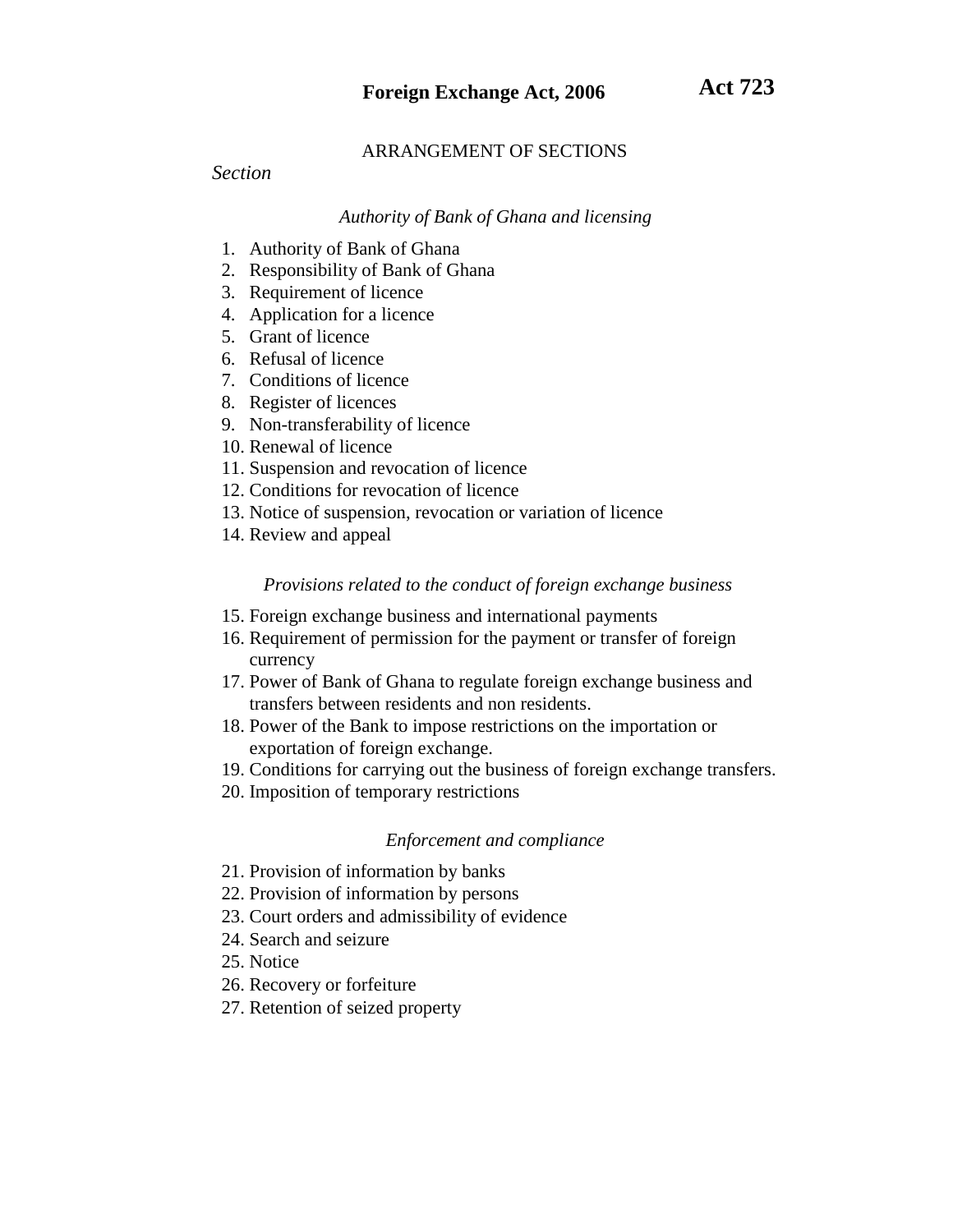*Miscellaneous provisions*

- 28. General prohibitions
- 29. Offences
- 30. General penalty
- 31. Rules
- 32. Regulations
- 33. Interpretation
- 34. Modification of existing enactments
- 35. Repeals, savings and transitional provisions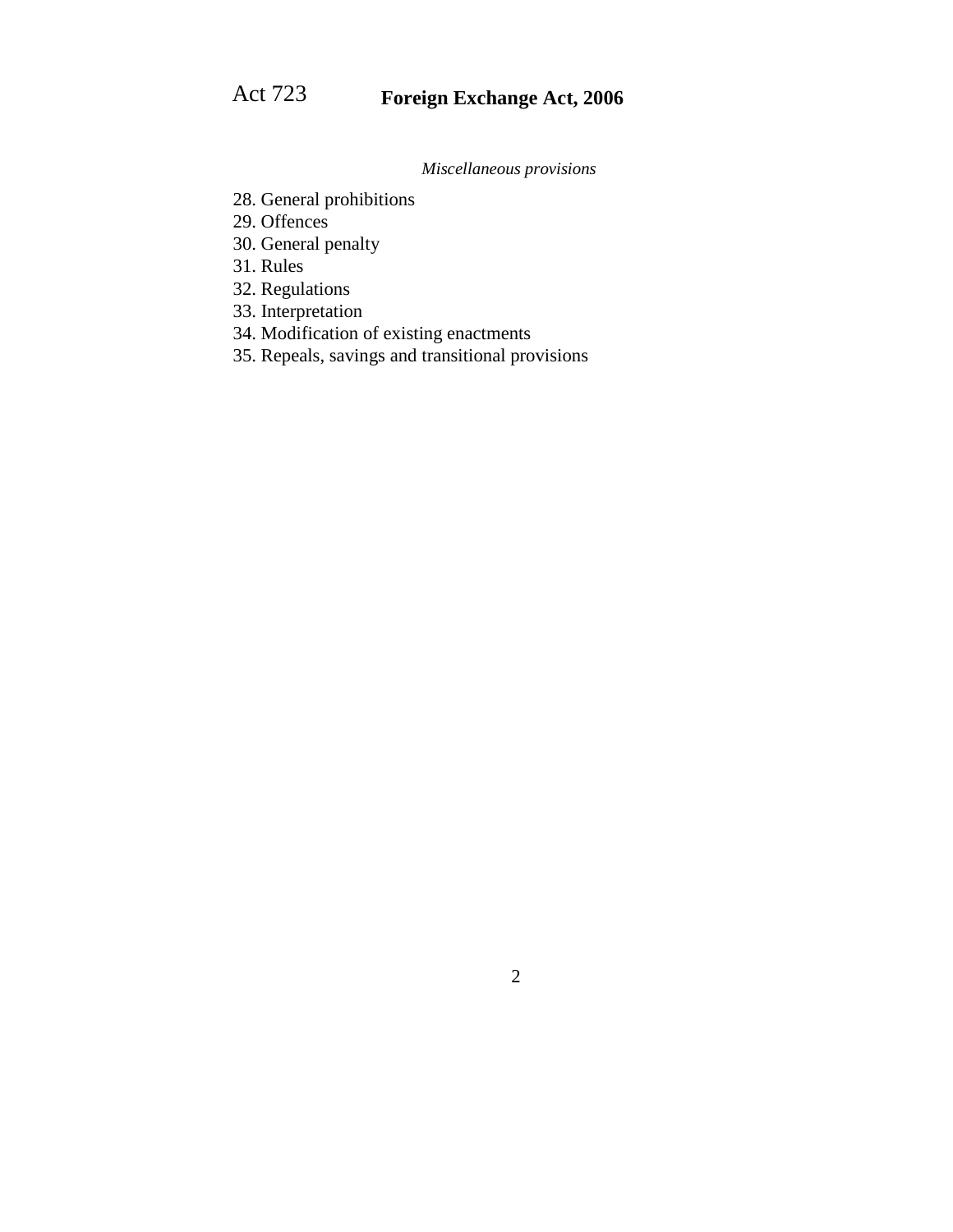Act 723



# **THE SEVEN HUNDRED AND TWENTY-THIRD** ACT

# OF THE PARLIAMENT OF THE REPUBLIC OF GHANA ENTITLED FOREIGN EXCHANGE ACT, 2006

AN ACT to provide for the exchange of foreign currency, for international payment transactions and foreign exchange transfers; to regulate foreign exchange business and to provide for related matters.

DATE OF ASSENT: *29th December, 2006.*

ENACTED by the President and Parliament

*Authority of Bank of Ghana and licensing*

# **Authority of Bank of Ghana**

1. (1) The Bank of Ghana is the licensing, regulatory and supervisory authority to give effect to this Act.

(2) The Bank may require a person who is resident or who conducts business in the country to

- *(a)* furnish the Bank with details of part or the whole of that person's foreign exchange transactions; or
- *(b)* provide returns in a form prescribed by the Bank accompanied with details of that person's foreign exchange transactions.

# **Responsibility of Bank of Ghana**

2. (1) The Bank is responsible for the implementation of this Act.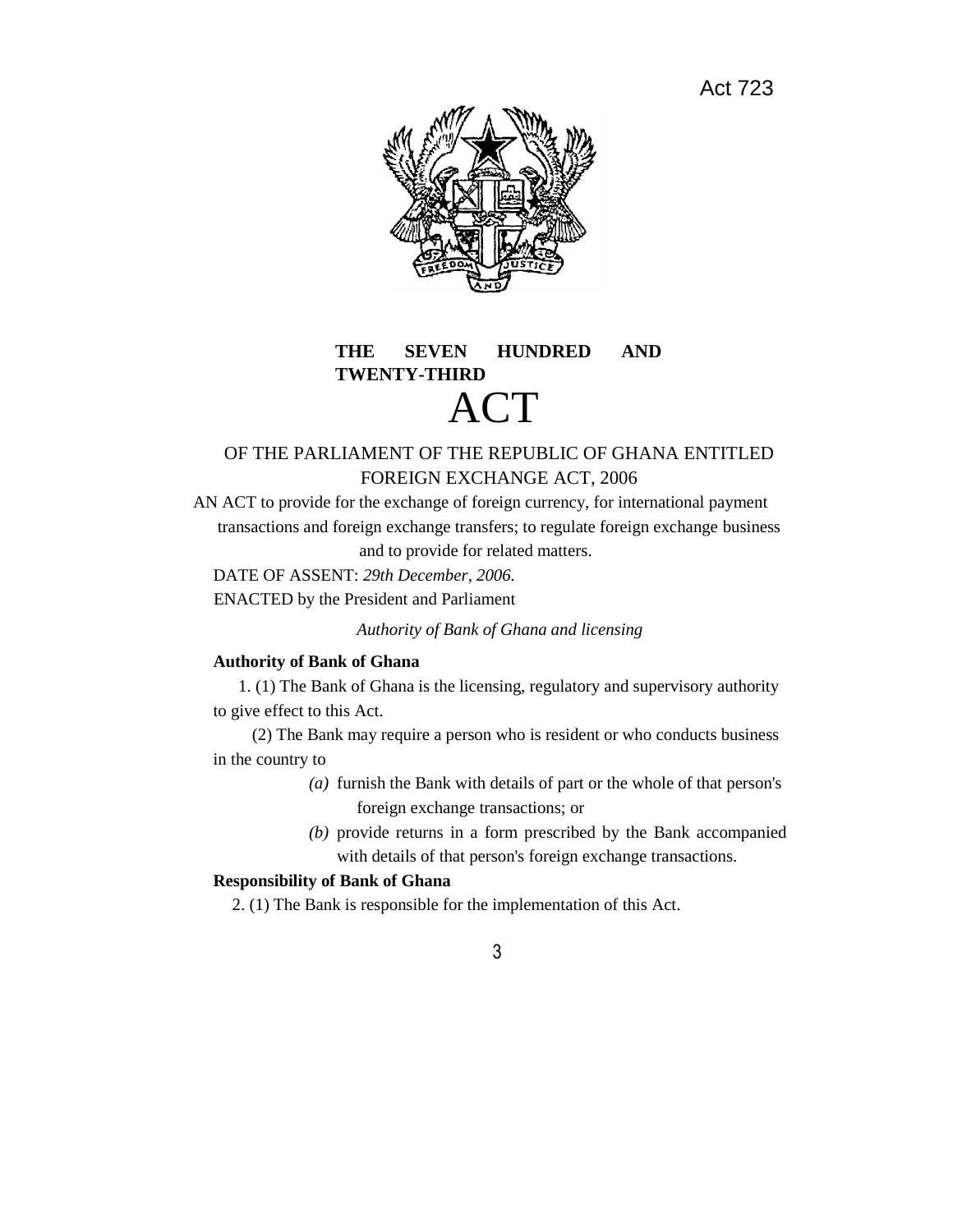(2) The Bank may, delegate to a person or class of persons the exercise of any of the powers conferred on the Bank under this Act, except the powers in section 20.

(3) The Bank may by notice make rules, issue guidelines and manuals and request information to ensure the effective implementation of this Act.

# **Requirement of licence**

**3.** (1) A person shall not engage in the business of dealing in foreign exchange without a licence issued under this Act.

(2) The Bank shall prescribe the banks or other corporate bodies or persons that it considers competent to engage in the business of dealing in foreign exchange.

(3) The Bank shall issue or renew a licence to engage in the business of dealing in foreign exchange subject to conditions that the Bank shall determine from time to time.

(4) The business of dealing in foreign exchange includes the

*(a)* purchase and sale of foreign currency,

*(b)* receipt or payment of foreign currency,

*(c)* importation and exportation of foreign currency, and

*(d)* lending and borrowing of foreign currency.

# **Application for a licence**

**4.** (1) An application for a licence to engage in the business of dealing in foreign exchange shall be made to the Bank.

(2) An application shall be made in the form prescribed by the Bank and accompanied with information that the Bank may specify. **Grant** of licence

**5.** (1) The Bank shall grant a licence to the applicant within sixty days after the receipt of the application, if it is satisfied that the applicant has

- *(a)* satisfied the conditions required for a licence, and
- *(b)* paid the prescribed licence fee.
- (2) The licence may be used by the applicant to engage in the business of
- *(a)* buying and selling bank notes, coins and traveller's cheques in foreign currency,
	- *(b)* electronic units of payment, and
	- *(c)* any other activity that the Bank may determine.

(3) The Bank shall cause to be published in the *Gazette* and any other news media of national circulation that the Bank determines, the names of licensees and the foreign exchange business for which licences have been granted.

(4) A licence is valid for one year from the date of issue unless it is renewed.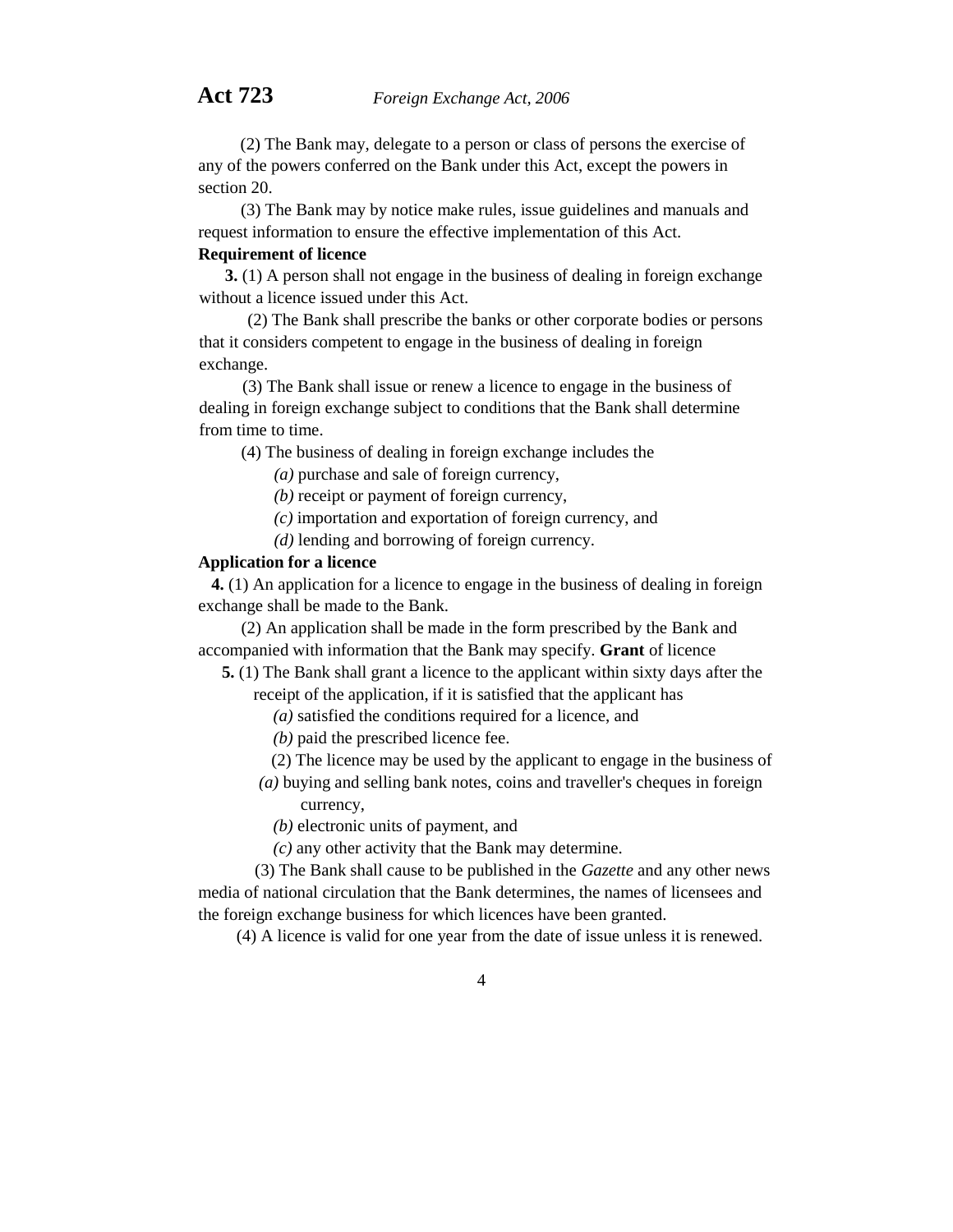Refusal of licence

6. (l) Where the Bank refuses to grant a licence to an applicant, the Bank shall inform the applicant in writing of its decision and the reasons for the decision within three months after the receipt of the application.

(2) A person whose application is refused may petition the Minister in writing.

(3) The Minister shall refer the matter to a panel of three experts one of whom shall be nominated by the Bank and the other two nominated by the **Minister** 

(4) The panel shall prepare a report and submit it to the Minister for determination.

## Conditions of licence

7. (1) A licence to engage in the business of dealing in foreign exchange is subject to the conditions specified in the licence.

(2) Without limiting the power to suspend or revoke a licence, the Bank may vary a condition or restriction or at any time impose further conditions or restrictions in respect of a licence that has been granted or renewed under this Act.

## Register of licences

8. The Bank shall keep and maintain a register of licences that contains details of the licences granted, to monitor and regulate licensed dealers.

Non-transferability of licence

9. (1) A person shall not transfer a licence granted by the Bank to another person.

(2) A person who transfers a licence granted by the Bank commits an offence and is liable on summary conviction to a fine of not less than five hundred penalty units or to a term of imprisonment of not less than two years or to both.

# Renewal of a licence

10. (1) An application for the renewal of a licence shall be made to the Bank not later than sixty days prior to the expiry of the licence and shall be made in the manner determined by the Bank.

(2) The Bank may extend the period of application for renewal of a licence for a licensed dealer for a period of not more than three months to enable the licensed dealer comply with directives of the Bank in pursuance of this Act.

(3) The extension of the period of application for the renewal of a licence by a licensed dealer shall be subject to the conditions that the Bank considers appropriate.

Suspension and revocation of licence

11. (1) The Bank may suspend or revoke a licence issued under this Act where the licensee has contravened the provisions of this Act or Regulations made under it.

(2) The Bank may, suspend a licence for a specific period or determine conditions or restrictions for the licence instead of revoking the licence.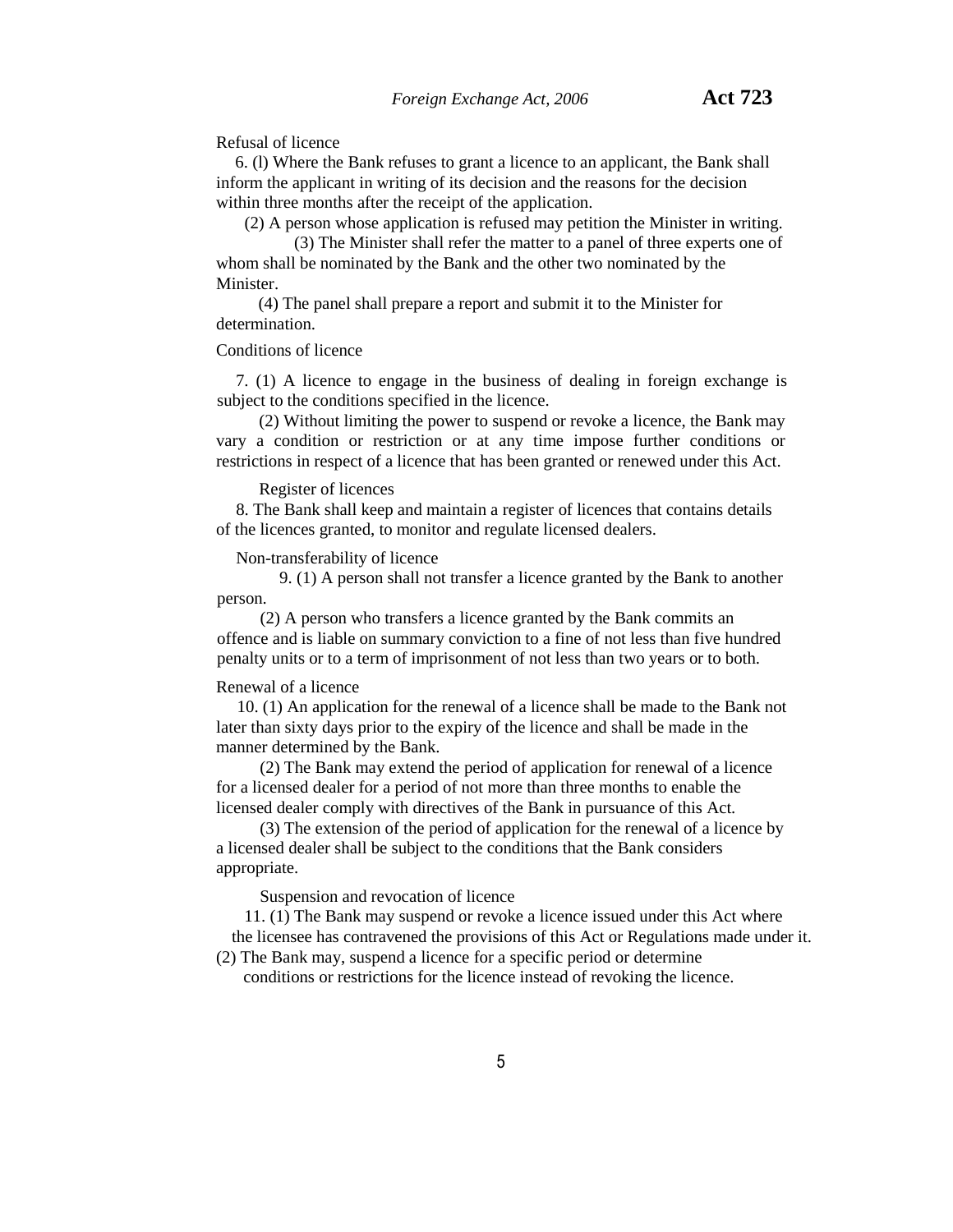```
Act 723
```
### **Conditions for revocation of licence**

- **12.** The Bank may revoke a licence where the licensee
	- *(a)* fails to utilize the licence within ninety days after the date of issue of the licence;
	- *(b)* fails to disclose in the application for the grant, extension or renewal of a licence, material information known to the licensee or reasonably expected to have been known to the licensee;
		- *(c)* has provided material information for an application for a licence which is false in a material particular;
	- *(d)* has not complied with a directive issued under this Act;
	- *(e)* has since the issue of the licence, ceased to qualify for the licence; *(f)*
	- is found by the Bank to have engaged in malpractice or irregularity in the management of the business of dealing in foreign exchange; and
	- *(g)* is placed under liquidation, receivership or is adjudged bankrupt.

#### **Notice of suspension, revocation or variation of licence**

**13.** (1) Where the Bank intends to suspend, revoke or vary a licence, the conditions or restrictions of the licence, the Bank shal1 give the licensee

- *(a)* fourteen days notice prior to the suspension, revocation or imposition of conditions or restrictions,
	- *(b)* reasons for the intention of the Bank to suspend, revoke or vary a licence, and
	- *(c)* an opportunity to make an oral or written representation to oppose the intended action of the Bank.

(2) A licensee who receives a notice may make the representation within fourteen working days from the date of receipt of the notice.

(3) The Bank shall within thirty days after the representation take a decision on the representation and inform the licensee.

### **Review and appeal**

**14.** (1) A person aggrieved by

*(a)* a variation of a licence,

*(b)* a rejection or refusal of the Bank to renew that person's licence, or

*(c)* a suspension or revocation of a licence,

may submit a petition to the Bank for a review of its decision.

(2) The Bank shall after receipt of the petition review its decision and respond to the petition within thirty days.

(3) A person who is dissatisfied with the decision of the Bank or with the failure of the Bank to make a decision within thirty days, may, appeal to the Court.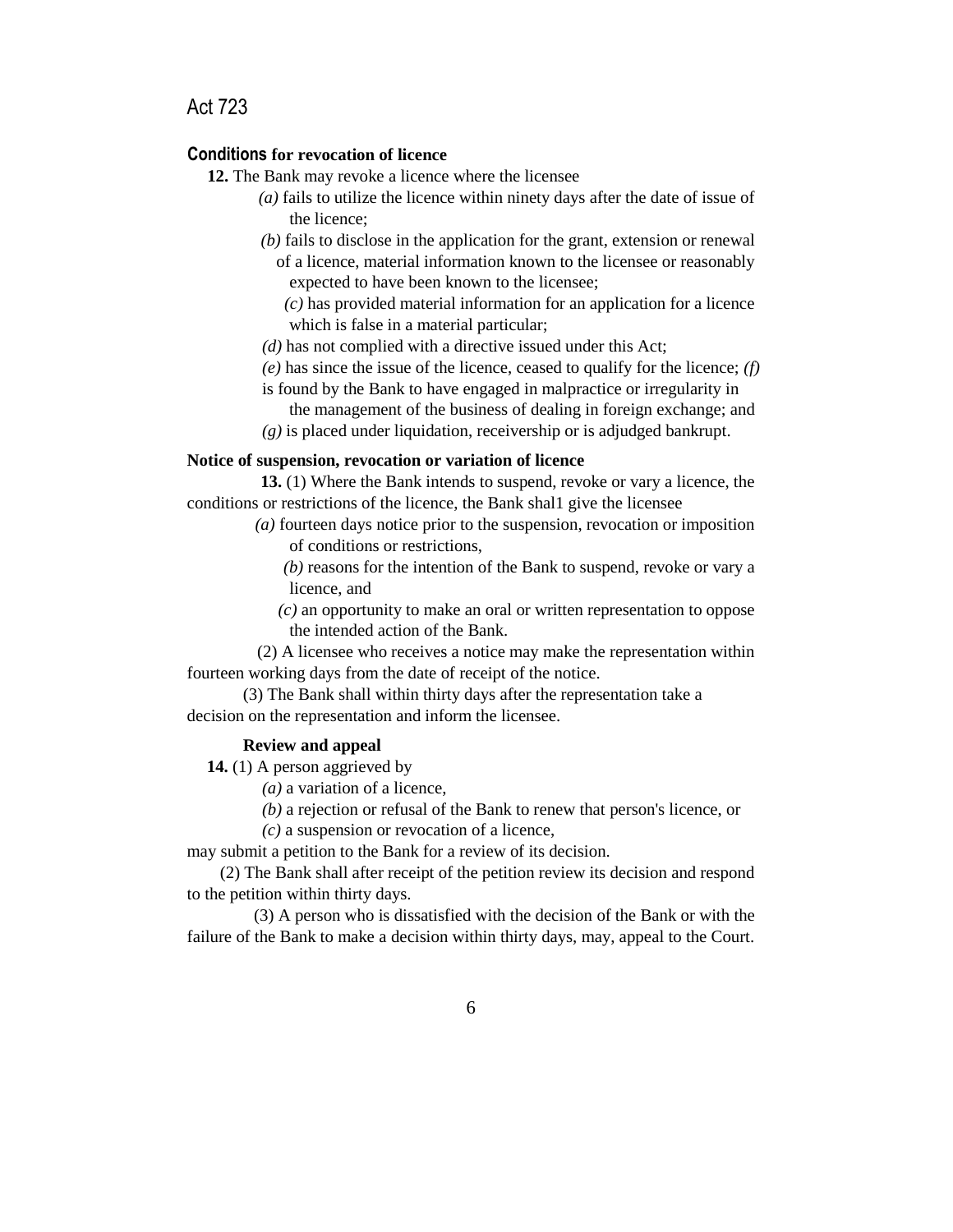#### *Provisions related to the conduct of foreign exchange business*

Foreign exchange business and international payments

15. (1) Each payment in foreign currency, to or from Ghana between a resident and a non resident, or between non residents, shall be made through a ban1e

(2) Without limiting subsection (1), payments for merchandise exports from Ghana shall be made through the bank of the non resident to the exporter's bank in Ghana.

(3) Each transfer of foreign exchange to or from Ghana shall be made through a person licensed to carry out the business of money transfers or any other authorised dealer.

(4) An exporter who fails to repatriate proceeds from merchandise exports, through an external bank, commits an offence and is liable on summary conviction to a fine of not more, than five thousand penalty units or to a term of imprisonment of not more than ten years or to both.

Requirement of permission for the payment or transfer of foreign currency.

16. (1) .Where the Bank has reason to believe that an offence in contravention of this Act is likely to be committed or has been committed, the Bank may require a bank to obtain the permission of the Bank prior to the execution of any payment under-subsection (1) of section 15.

(2) The permission shall be granted solely on the basis of a determination by the Bank that the payment is consistent with the laws of this country.

Power of the Bank to regulate foreign exchange business and transfers between residents and non residents.

17. (1) The Bank may, by notice, make rules to prescribe information required by the Bank from a person licensed to carry out foreign exchange business or foreign exchange transfers between residents and non-residents in connection with the conclusion of a transaction that involves

- *(a)* foreign currency,
- *(b)* the maintenance of bank accounts within or outside Ghana, and
- *(c)* the settlement of the payment by a resident or non resident.

Power of the Bank to impose restrictions on the importation and exportation of foreign exchange.

18. (1) The Bank may, by notice, make rules to impose restrictions on the importation or exportation from Ghana of

*(a)* bank notes,

*(b)* bank coins,

*(c)* travellers cheques,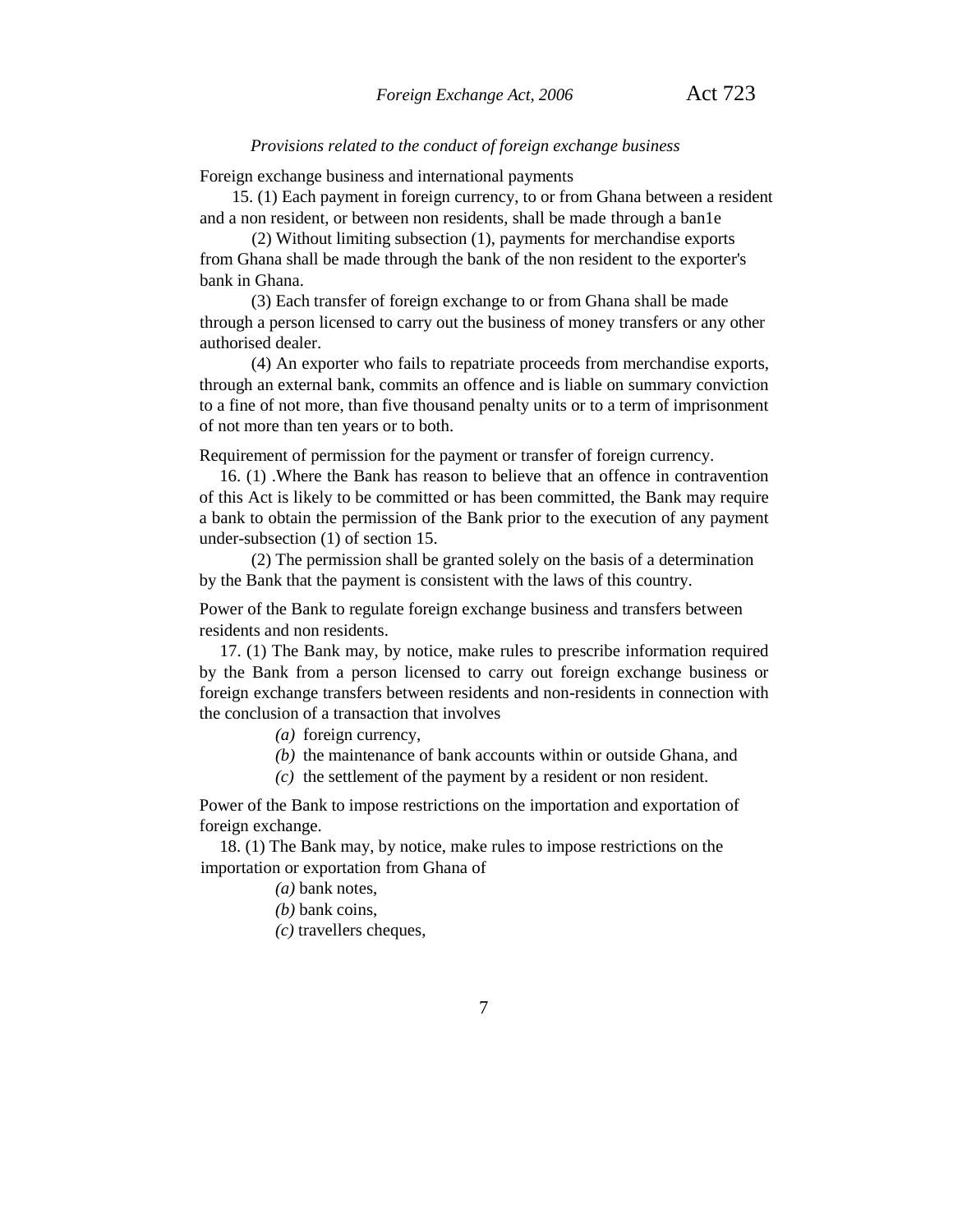- *(d)* electronic units of payment, and
- *(e)* securities

in the denomination of local currency or the currency of another country.

Conditions for carrying out the business of foreign exchange transfers.

19. The Bank may, by notice, make rules to prescribe the conditions required to carry out the business of foreign exchange transfers.

Imposition of temporary restrictions

20. (1) Where the Governor determines that the country is experiencing or has experienced a severe deterioration in its balance of payments that requires the temporary imposition of exchange controls beyond measures provided for in sections 17,18 and 19, the Governor in consultation with the Minister may, by notice make rules to restrict

*(a)* payments between

- (i) residents and non residents, or
- (ii) non-residents;
- *(b)* payments to or from the country;
- *(c)* the acquisition, holding, and use in the country of foreign currency or traveller's cheques by persons including residents; and
- *(d)* the frequency at which the acts of purchase and sale of foreign exchange may be effected in the country.
- (2) The rules shall remain in force for a period of not more than three months.

(3) Despite subsection (2) the Governor in consultation with the Minister may extend the time frame designated for the operation of the rules for a period of not more than three months and for any subsequent period that the Governor in consultation with the Minister may determine.

(4) The Bank shall within fourteen days after any rules are made cause to be published in the *Gazette,* the reasons for the imposition of restrictions.

#### *Enforcement and compliance*

Provision of information by banks

- 21. (1) The Bank shall, for purposes of supervision and monitoring, require a bank in writing to submit to it any information or data that relates to
	- *(a)* the assets, liabilities, income and expenditure of that bank and

*(b)* any of that bank's affairs

in the prescribed form, at intervals and within the time frame that the Bank may stipulate.

(2) A bank or any other authorised dealer which is required to submit information or data shall comply with the requirement.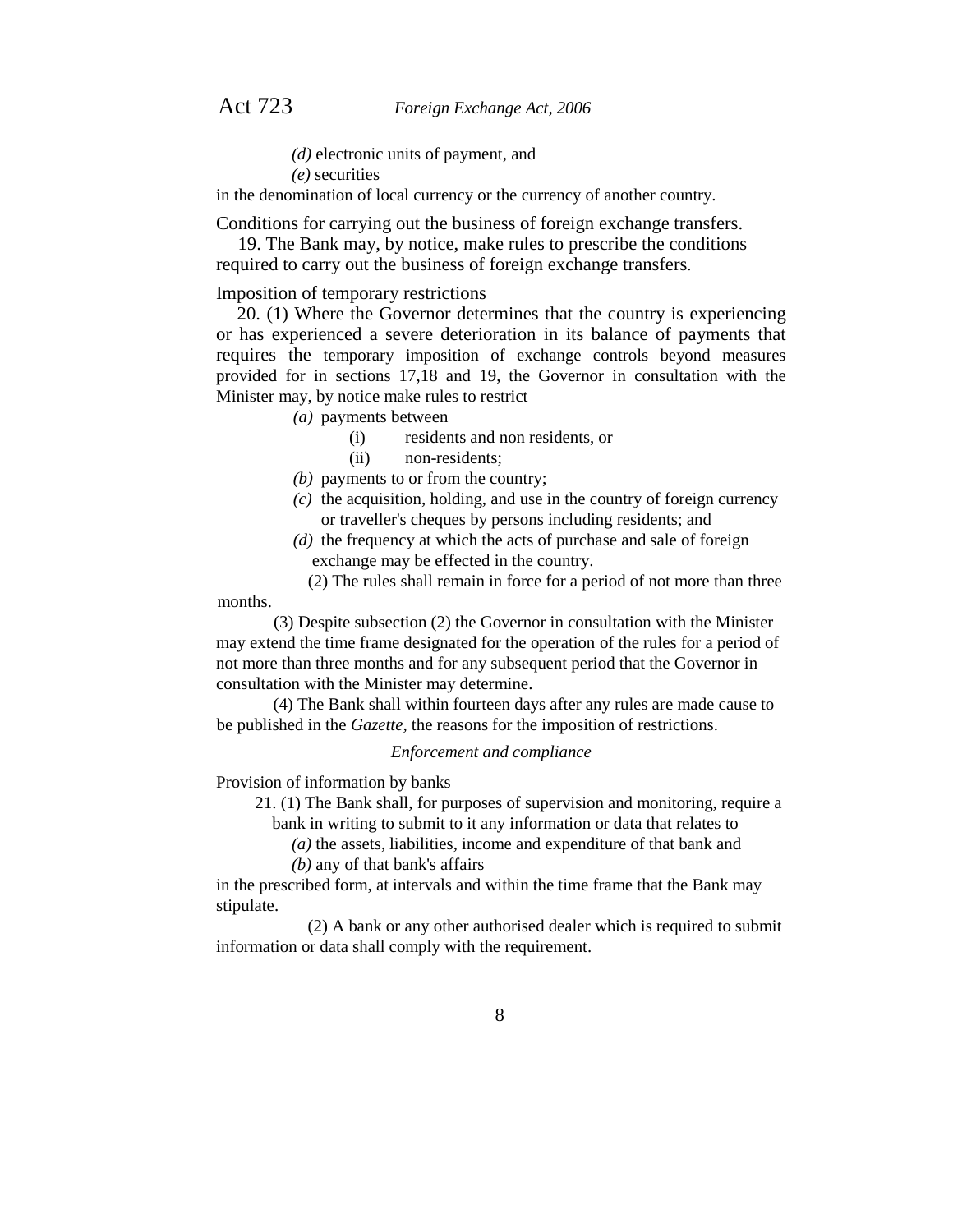(3) A bank or any other authorised dealer required by a direction to furnish information which is stored in a computer or any other electronic media, shall in addition produce books, accounts or other documents in that bank's possession or control that may be required by the Ban1e

(4) A bank or any other authorised dealer that refuses to furnish information or produce books, accounts or other documents, commits an offence and is liable on summary conviction to a fine of not less than five hundred penalty units or to a term of imprisonment of not less than four years or to both.

#### **Provision** of information **by persons**

**22.** (1) The Bank may, give directions in writing to require a person to furnish the Bank, or a designated person with any information in that person's possession or control which the Bank or the designated person may require to secure compliance with or to detect an offence in contravention of this Act.

(2) The Bank may specify that the information be provided within a specified period and in the prescribed form.

(3) A person required to furnish information which is stored in a computer or any other electronic media shall in addition produce books, accounts or other documents in that person's possession or contro1 that may be required by the Bank or by the person designated to require the information.

(4) A person who fails to furnish the information or produce the document as required, commits an offence and is liable on summary conviction to a fine of not more than five hundred penalty units or to a term of imprisonment of not more than four years or to both.

#### **Court orders and admissibility of evidence**

**23.** (1) A Court may, in addition to a sanction imposed for an offence committed under this Act, make an order for the offender to comply with the requirement to give information or to produce a document within a specified period.

(2) The piece of information or a document obtained in accordance with sections 21 and 22 is admissible in evidence for the prosecution of the person from whom it was obtained.

#### **Search and seizure**

**24.** (1) If the Court is satisfied by information given under oath by a person authorised by the Bank to act for the purpose to determine

> *(a)* that an offence under this Act has been or is being committed and that evidence of the commission of the offence has been found at the premises specified in the information or in the vehicle, vessel, aircraft or any other means of transport specified in the information, or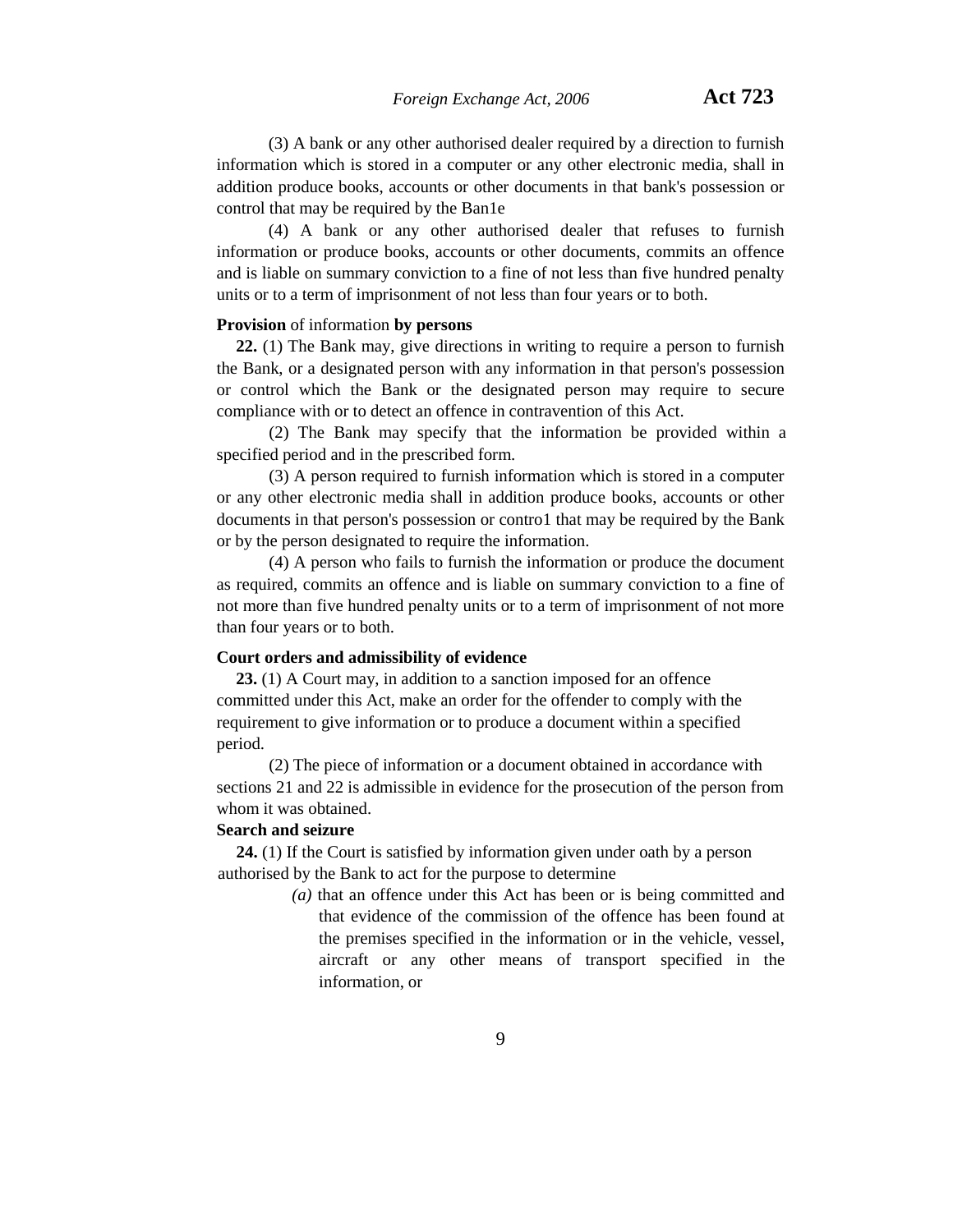*(b)* that a document required to have been produced under sections 22 and 23 and which has not been produced, may be found at the specified premises or in the specified vehicle, vessel or aircraft,

the court may issue a search warrant authorising a police officer or an officer of the Customs, Excise and Preventive Service or the Immigration Service together with any other person indicated in the warrant, to enter at any time within one month from the date the warrant was issued

- *(c)* the premises specified in the information, or
- *(d)* any premises upon which the vehicle, vessel or aircraft may be as specified in the information.

(2) A person authorised by the warrant to search premises or the vehicle, vessel or aircraft, may

- *(a)* search any person who is found in, or who the authorised person has a reasonable ground to believe has recently left or is about to enter, the premises or the vehicle, vessel or aircraft,
- *(b)* seize
	- (i) property found on that person or on the premises or in the vehicle, vessel or aircraft, which the authorised person has reasonable ground to believe to have been used in connection with the commission or to be evidence of an offence under this Act; or
	- (ii) any document which the authorised person has reasonable ground to believe should have been produced as required by sections 21 (3) and 22 (2).

(3) An authorised person may use reasonable force to exercise a power mandated by a warrant.

(4) Where there is a reasonable ground to suspect that a person has committed an offence under this Act, a police officer or an officer of the Customs, Excise and Preventive Service or the Immigration Service shall seize any property in that person's possession or control which appears to that police officer or that officer of the Customs, Excise and Preventive Service or officer of the Immigration Service to be

- *(a)* relevant evidence, or
- *(b)* to have been used in connection with the commission of an offence in contravention of this Act

(5) Where money is seized, the seizing authority shall deposit the money with the Bank by the next working day. Notice

25. (1) Where property is seized as a result of a search, the person who effected the seizure shall, within one month after the seizure, give notice in writing of the seizure and the reasons for the seizure to the owner of the property.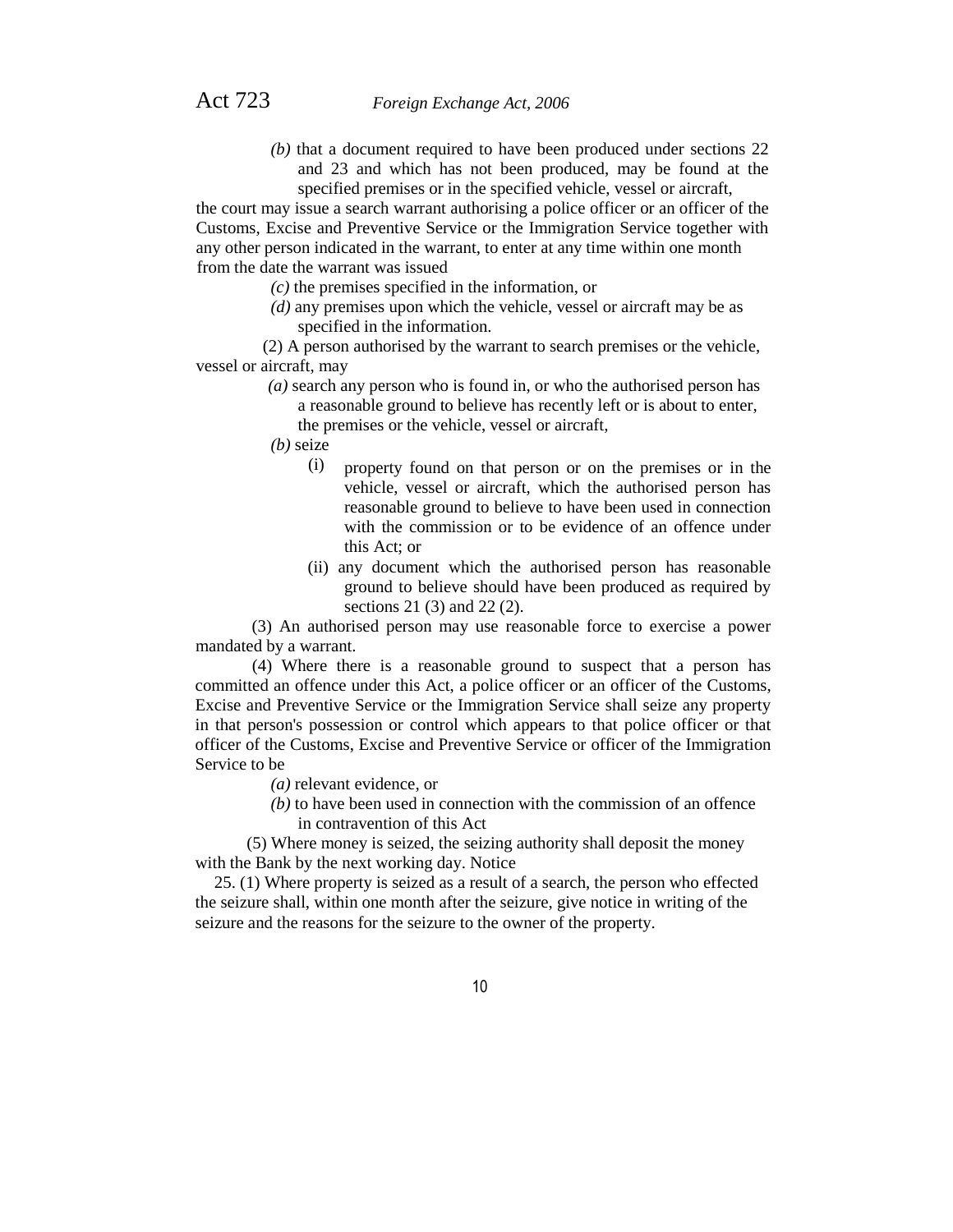(2) The requirement of notice is not applicable where

*(a)* the property was seized in the presence of the owner,

*(b)* the owner of the property cannot be identified, or

(c) within one month after the seizure, a person is charged with the offence for which the property has been seized.

(3) Where property is in the possession of a prescribed authority and a period of one month has lapsed from

*(a)* the date of seizure, or

*(b)* the date of notice of the seizure if the notice has been given, the property shall, by order of Court, be forfeited to the Republic unless, within that period, the owner has claimed the property by giving notice of the claim in writing to the Bank.

(4) Where the Bank has received a notice of c1aim and a period of three months has elapsed from the date of receipt of the notice, the property shall be released to the owner unless, within that period, the Republic has instituted proceedings in a Court for the forfeiture of the property.

#### Recovery or forfeiture

26. (1) Where proceedings for the recovery or forfeiture of property have been instituted in a Court, the Court may order the property to be forfeited to the Republic if the Court finds that the property was used in connection with the commission of an offence under this Act.

(2) Where property has come into the possession of a prescribed authority, whether as a consequence of the seizure of the property or otherwise, the liability of the property to forfeiture shall not be affected by the fact that the owner of the property was not connected in any way which rendered the property liable to forfeiture.

Retention of seized property

27. (1) Despite the other provisions of this Act, where property is in the possession of a prescribed authority, whether in consequence of the seizure of the property or otherwise, and the prescribed authority is satisfied that there is a reasonable ground to suspect the property to be evidence of the commission of an offence under this Act, the prescribed authority may retain the property for a period of twelve months from the date it came into the prescribed authority's possession.

(2) If a person is within the twelve months period prosecuted for an offence under this Act and the property is or can be properly adduced in evidence, the property shall be retained by the prescribed authority until the prosecution has been determined.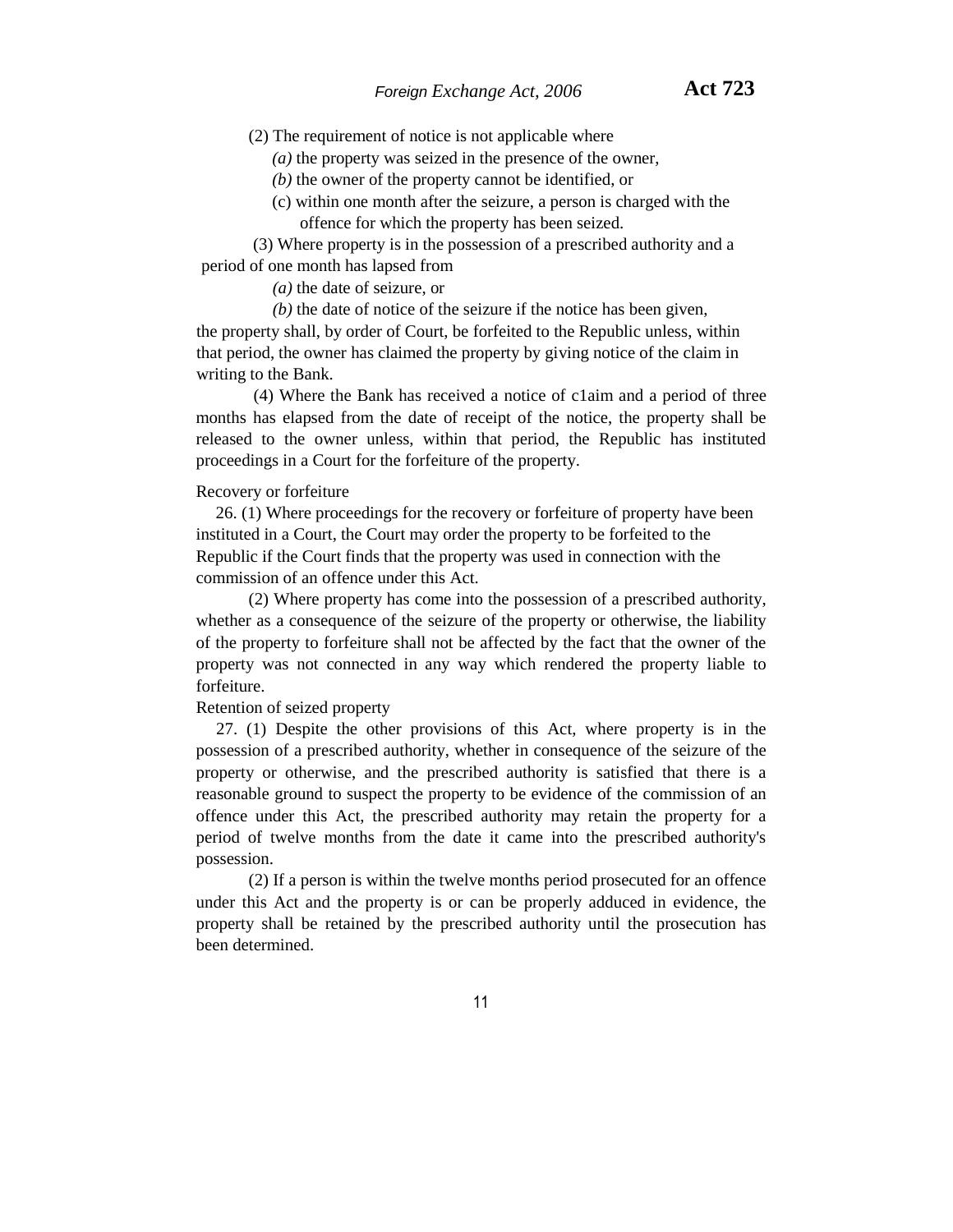(3) A prescribed authority is a person to whom power of the Bank is delegated, or on whom a function is conferred by this Act, including a police officer or an officer of the Customs, Excise and Preventive Service.

(4) The powers conferred by this section in relation to property shall be in addition to and not in derogation from, any power otherwise exercisable in relation to that property.

*Miscellaneous provisions*

## **General prohibitions**

**28.** (1) A person shall not

- *(a)* destroy, mutilate, deface or remove a document,
- *(b)* make a declaration which is false in a material particular,
- *(c)* in furnishing infom1ation for the purpose of this Act, make a statement

which that person knows to be false in a material particular, or recklessly make a statement which is false in a material particular,

- *(d)* counterfeit or in any way falsify a document, or knowingly use a document which is counterfeit or false, or
- *(e)* obstruct a person in the exercise of a power conferred on that person by or under this Act

with the intention to contravene a provision of this Act.

(2) A person who fails to comply with subsection (1), commits an offence and is liable on summary conviction to a fine of not more than five hundred penalty units or a term of imprisonment of not more than four years or both.

# **Offences**

**29.** (1) A person who

- *(a)* engages in the business of dealing in foreign exchange without a licence issued under section 5(1);
- *(b)* contravenes or fails to comply with a restriction imposed under section 6; or
	- *(c)* contravenes or fails to comply with any of the terms or conditions required to carry out the business of foreign exchange transfers

commits an offence and is liable, on summary conviction, to a fine of not more than seven hundred penalty units or a term of imprisonment of not more than eighteen months or both.

(2) Where a person is convicted of an offence under subsection (1), and the offence is connected to property, the court shall order that the property be forfeited to the Republic.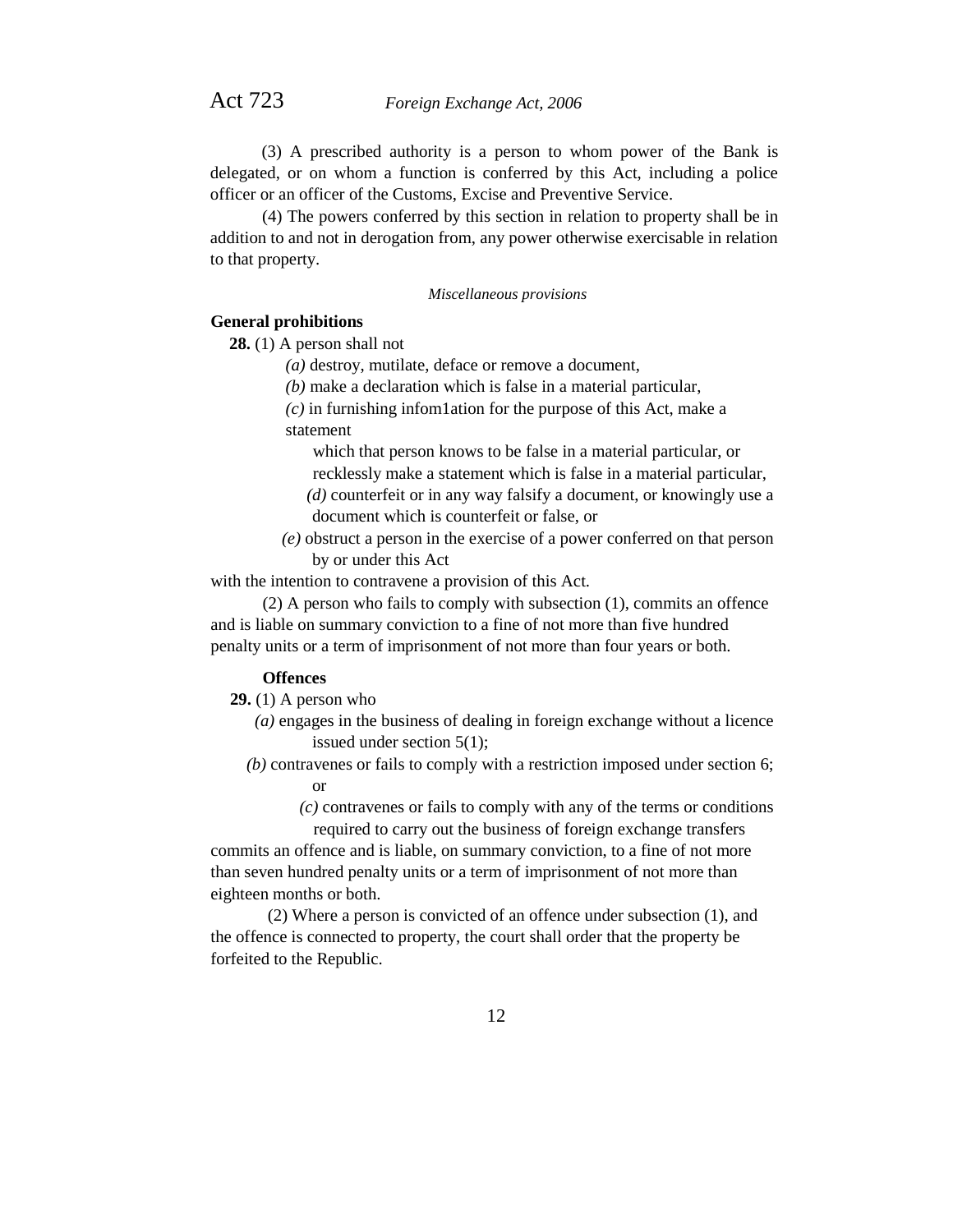(3) Where an offence is committed under this Act or under Regulations made under this Act by a body of persons

- *(a)* in the case of a body corporate, other than a partnership, each director or an officer of the body shall also be considered to have committed the offence; and
	- *(b)* in the case of a partnership, each partner or officer of that body shall be considered to have committed that offence.

(4) A person shall not be considered to have committed the offence under subsection (3), if the person proves that the offence was committed without the person's knowledge or connivance and that the person exercised due care and diligence to prevent the commission of the offence having regard to 3.11 the circumstances.

#### **General penalty**

**30.** (1) A person who commits an offence for which a penalty has not been provided is liable on summary conviction to a fine of not more than five hundred penalty units or a term of imprisonment of not more than four years or both.

#### **Rules**

**31.** The Bank may by notice make rules as prescribed in this Act.

#### **Regulations**

32. (1) The Minister may, by legislative instrument, make Regulations to

- *(a)* provide for forms of applications and licences to be made or issued under this Act;
- *(b)* prescribe the banks, and corporate persons and bodies competent to engage in the business of dealing in foreign exchange;
- *(c)* prescribe the conditions required to carry out the business of foreign exchange transfers;
- *(d)* prescribe information required by the Bank in respect of foreign exchange business or foreign exchange transfers between residents and non residents;
- *(e)* prescribe restrictions for the importation and exportation of foreign exchange;
- *(f)* prescribe restrictions for the temporary imposition of exchange controls; and
- *(g)* provide for any other matter necessary for the effective implementation of the provisions of this Act.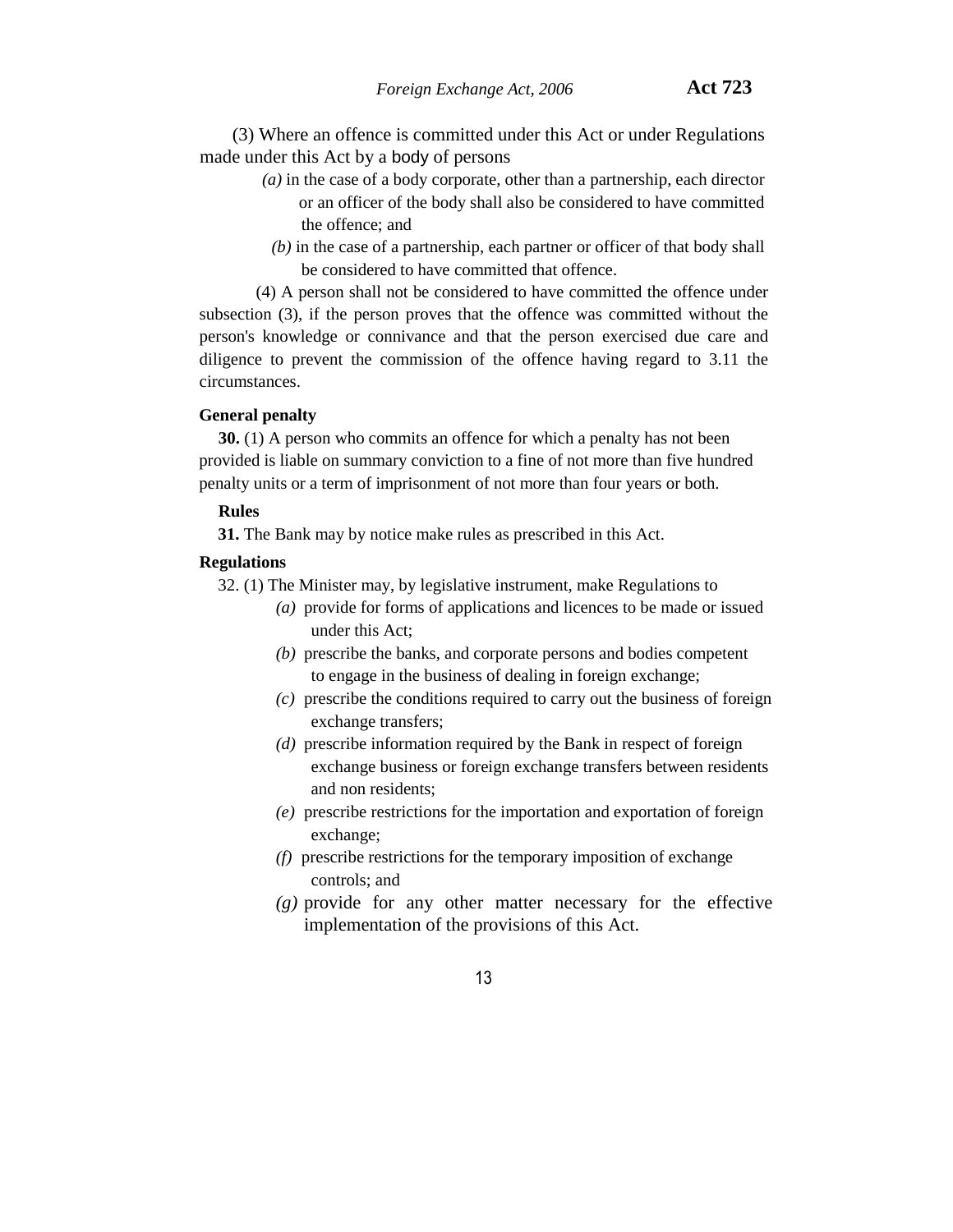(2) Despite the Statutory Instruments Act 1959 (No.52) the penalty for the contravention of Regulations, shall be a fine of not more than two thousand, five hundred penalty units.

Interpretation

33. In this Act, unless the context otherwise requires-

- "account" means a facility or an arrangement by which a financial institution does anyone or more of the following:
	- *(a)* accepts deposits of currency;
		- *(b)* allows withdrawals of currency or transfers into or out of the account,
	- *(c)* pays cheques or payment orders drawn on a financial institution or cash dealer or collects cheques or payment orders on behalf of a person, and

supplies a facility or an arrangement for a safe deposit box;

, ",authorised person" means an officer of the Customs, Excise and Preventive Service and any other person indicated in a warrant;

"Bank" means Bank ofG11ana;

"bank'" means any bank other than the Bank of Ghana;

"Court" means court of competent jurisdiction;

"currency" means

- *(a)* coins, money or notes of the Republic or of another country that is designated as legal tender and that circulates as and is customarily used and accepted as a medium of exchange in the country of issue,
- *(b)* "travellers cheques" or other financial instruments denominated in the currency of Ghana or in foreign currency,

*(c)* any right to receive coins or notes in respect of a credit or balance with a financial institution or a non resident;

- "financial institution" means a licensed bank or other institution which carries on any fom1 of financial business and that is specified as a financial institution by the Bank of Ghana;
- "foreign currency" means a currency other than the legal tender of Ghana and includes travellers cheques and the right to receive foreign currency in respect of any credit or balance with a licensed bank or non-resident;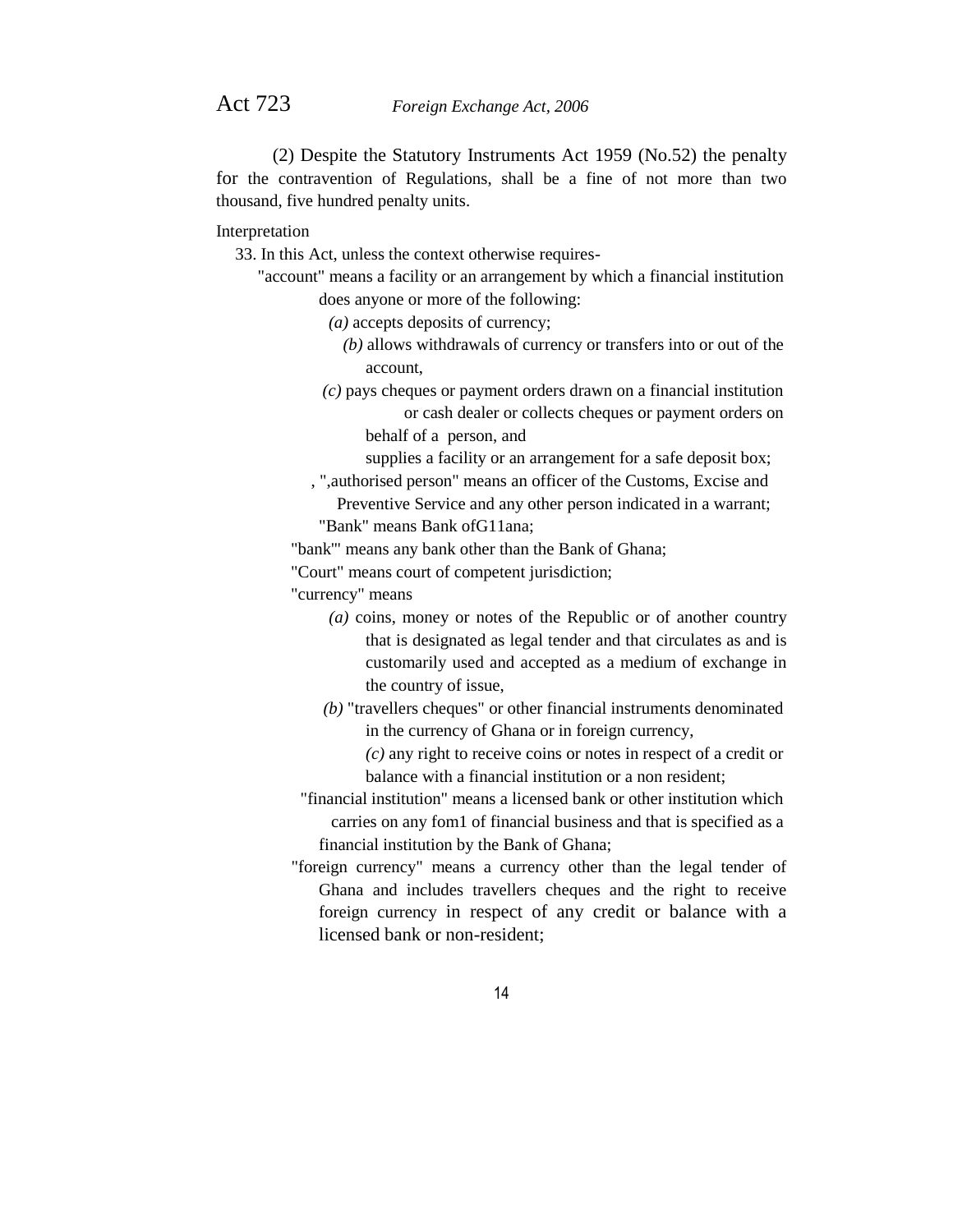"foreign exchange" means *(a)* banknotes, coins or an electronic unit of payment in a currency other than the currency of Ghana which is, or has been legal tender outside Ghana *(b)* financial instruments denominated in foreign currency; and includes a right to receive banknotes or coins in respect of any

balance at a financial institution located within or outside Ghana;

"foreign exchange business" means the business of buying, selling, borrowing, lending' receiving or paying foreign exchange;

"Governor" means the Governor of the Bank of Ghana:

"licensed dealer" means a person issued with a licence under this

"local currency" means banknotes and coins issued by the Bank of Ghana and includes the right to receive the banknotes or coins in respect of a balance at a financial institution located within or outside l Ghana; "material particular" means a substantial degree;

"Minister" means the Minister of Finance and Economic Planning;

"non-resident" means a person other than a resident of the country;

"notice" means publication in the mass media:

"payment" means a transfer of foreign exchange made for the purpose of

- *(a)* discharging a liability or acquiring an asset
- *(b)* creating a balance at a financial institution that can be drawn upon
- or

*(c)* making a gift or a donation:

"person" includes a company or an association or body of persons corporate or unincorporated:

"prescribed authority" includes a court , a person on whom official functions are conferred by or under this Act, a police officer, an officer, a security agency of the government or a person authorised by a security agency:

"resident" means

*(a)* a person who has been ordinarily resident in Ghana for one year or more

*(b)* the government of Ghana and any of its diplomatic representatives located outside Ghana

*(c)* a company, firm or enterprise with the principal place of business or centre of control and management located in Ghana

*(d)* a branch of a company., firm or other enterprise with the principal place of business located outside Ghana.